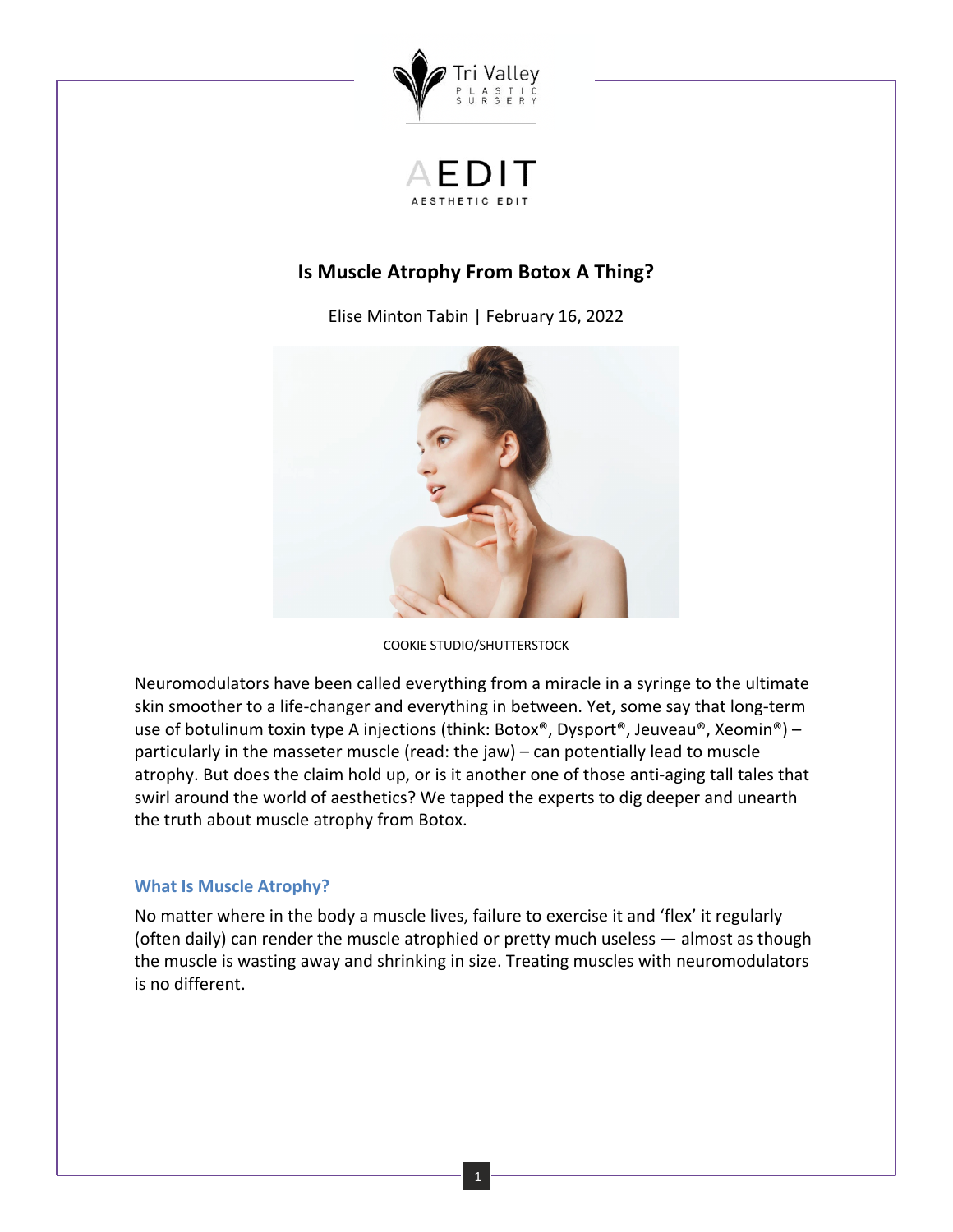

For a neuromodulator to work correctly, it must limit the activity of a given muscle or muscle group. For that limitation to be visible in terms of a wrinkle-free or slimming result, there must be some form of temporary paralyzation and, in turn, atrophy. It's only natural that the muscle inherently becomes smaller with less activity as a result of the neuromodulator — it's expected to happen. After all, the goal of Botox<sup>®</sup> and the like (in most uses) is to minimize the appearance of fine and wrinkles. The less time there is between touch-ups and the more product added continuously to the face, the higher the likelihood for atrophy to set in.

Neuromodulators are perhaps one of the most popular aesthetic treatments available today, with more than four million Americans choosing to 'get popped' in 2020 alone. BoNT-A injections work by blocking the nerve and muscle communication signals, and, without that interaction, the muscle does not contract. Just like when wrapping a limb in a cast temporarily shrinks the muscle, the same thing happens to a muscle at rest via neuromodulators, says Dustin Portela, MD, a board certified dermatologist in Boise, ID. "This is desirable when we want to diminish the appearance of lines and wrinkles," he adds.

Some muscle fragility must occur for neuromodulator treatments to be effective. The muscle softening (which can happen in any area on the face) transpires when the muscles are injected with Botox and weaken, in turn getting smaller over time, says Michael Schwartz, MD, a board certified plastic and reconstructive surgeon in Westlake Village, CA. "However, once the muscle starts moving again, it tends to regain its size and strength," he explains.

Neurotoxin-induced atrophy is when the muscle atrophies (i.e. wanes in strength or shrinks) as a result of treatment. It likely occurs temporarily in any muscle into which we inject Botox, says Jonathan Cabin, MD, a double board certified facial plastic and reconstructive surgeon in Arlington, VA. "In general, Botox atrophy is most likely to be noticed when someone has a target muscle that is particularly defined or large or in muscles that more significantly contribute to the facial shape and shadowing," he says. "The jaw, temple, chin, and brow muscles are the most common to have noticeable atrophy."

In some cases, this is the desired effect that wears away over the lifespan of the injection. In others, it's an unwelcome side effect that lingers Typically, within three to nine months, after treating the muscles with the chosen neuromodulator, they will begin to regain their normal function, says Babak Azizzadeh, MD, a double board certified facial plastic and reconstructive surgeon in Beverly Hills. However, in particular (rare) cases, this does not occur for reasons that are still unknown.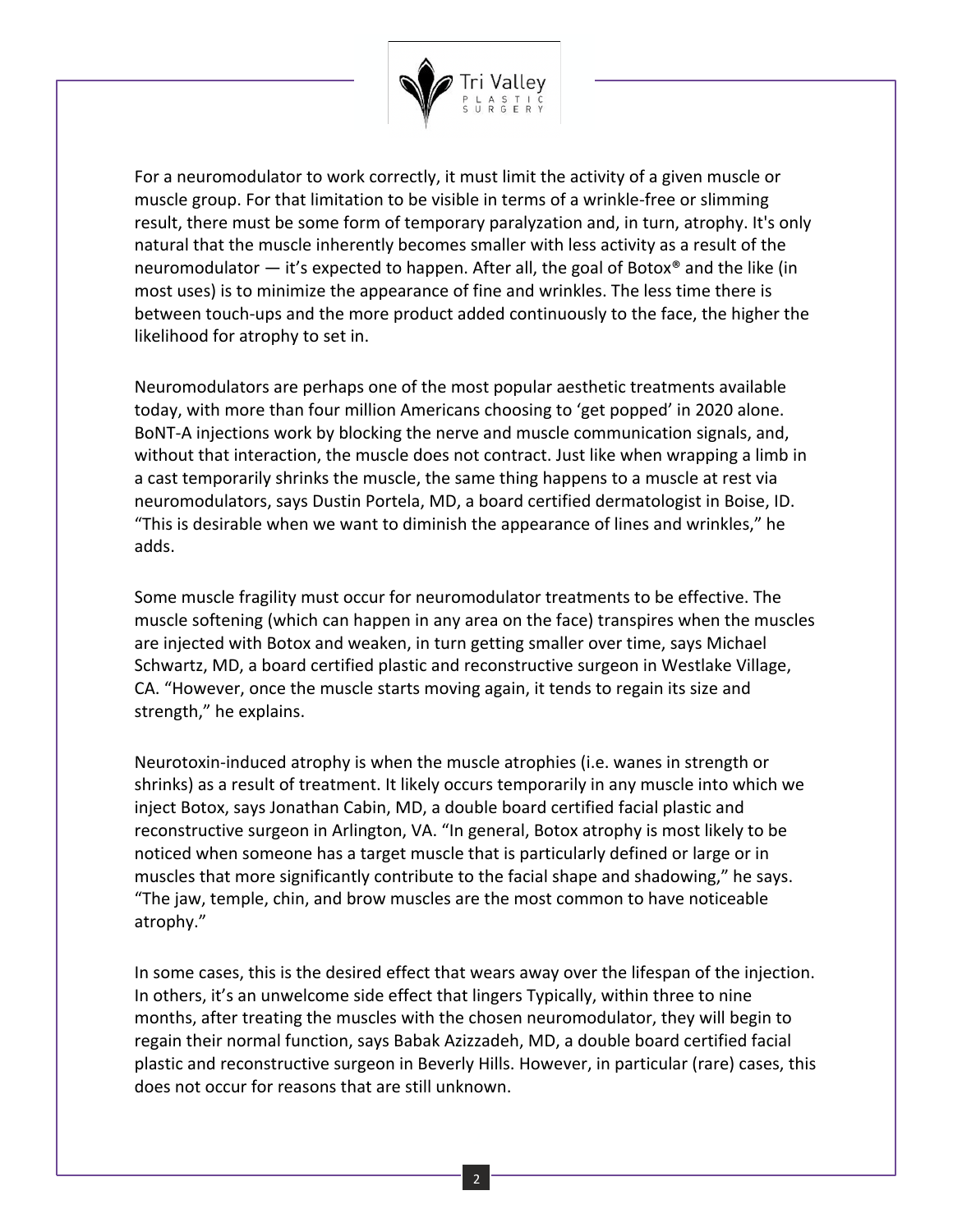

# **What Botox-Induced Muscle Atrophy Looks Like**

Just because you opt for treatment with neuromodulators doesn't necessarily mean that the area will atrophy to the point that it's noticeable or detrimental to how your face looks. "It can happen with the first treatment, but atrophy tends to be more common in patients who consistently receive Botox on a regular schedule in the same area," says Steven Williams, MD, a board certified plastic and reconstructive surgeon in Dublin, CA, and the vice president of the American Society of Plastic Surgeons (ASPS). In this instance, the treated areas weaken, and the surrounding muscles may need to overcompensate for the loss of functionality. Plus, as the muscles begin to shrink, they will not fill out the space they consume and a lack of volume may ensue.

Certain parts of the face are more likely to show the effects of atrophy than others (if it even truly happens at all). "It's generally not noticeable in the area between the eyes, like the eleven [lines]," Dr. Portela says. "However, aggressively treating the forehead can cause the frontalis muscle to thin over time." The impact of atrophied muscles can also lead to what some would describe as an undesirable appearance. For this exact reason, Dr. Portela recommends younger patients who seek out preventative Botox do it one to two times per year. "This allows the muscles a chance to recover and move to prevent atrophy," he says.

Why are some parts of the face more inclined to atrophy than others? It comes down to the fiber type of the muscle, Dr. Azizzadeh says. "For example, the neck muscles have different fibers — they contain a lower portion of type I fiber and a higher component of type IIb fibers — and these muscles respond differently to neuromodulators than those in the face," he explains. "Skeletal muscles are composed of three types of fibers, type I, IIa, and IIb, and we could postulate that muscles abundant in type I fibers recover better." It's also believed that certain muscle groups take longer to regain movement than others.

Atrophy may also be seen in the temple area when using neuromodulators as a treatment modality for migraine headaches. "The temporal muscle makes up a significant amount of volume in the temples, and volume loss in the temples can lead to a skeletonized, aged appearance of the upper face," Dr. Cabin cautions. So, if you rely on Botox<sup>®</sup> to help alleviate the symptoms associated with recurring migraines, be aware that there is the potential for this to occur – especially in those patients who require long-term use. "We can easily correct any temple hollowness with temple filler," he adds.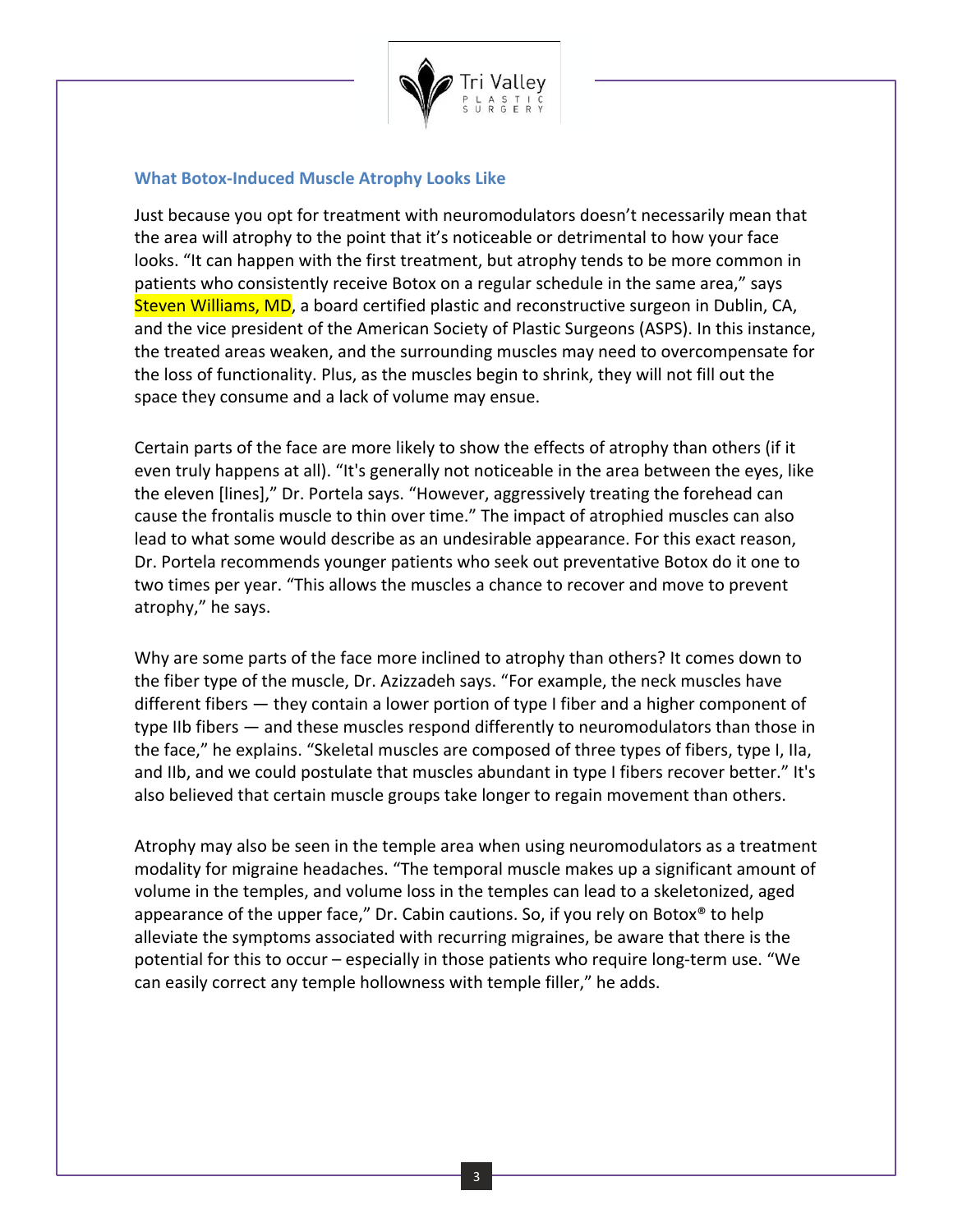

If some form of atrophy occurs, it doesn't take effect right away – it usually takes four to six weeks to become evident. "The muscle must first weaken, which takes up to two weeks before it starts to shrink from inactivity," Dr. Cabin explains. Need an analogy to better visualize? "You can compare this to someone who works out a lot and then suddenly stops," he shares. "Although the person's muscles will rapidly get weaker, there is a delay until the muscle size is actually impacted."

# **THE BOTOX-MASSETER RELATIONSHIP**

Let's talk about the jaw for a moment. There's a small space where the angle of the balland-socket of the jaw meet that houses a muscle known as the masseter. Overactivity and an abundance of strength in the muscle can make the jaw appear square and even be the reason for persistent teeth grinding while you sleep. One of the easiest ways to tone down the muscle's hyperactivity is with a few injections of a neuromodulator.

Years ago, doctors started injecting neuromodulators, specifically Botox®, to slim the jaw and create (in women) less of a square-shaped face and more of a heart-shaped one. This off-label use of the muscle-relaxing injectable provides benefits for three to four months before repeat injections are necessary. While there's still mobility and functionality in the jaw, force is put on a small part of the muscle to relax it and, in turn, soften the jaw. In addition to slimming the jawline, those who experience side effects from temporomandibular joint (TMJ) disorders also enjoy relief.

There is, however, research that suggests there could be ramifications to long-term use. "When treating the masseter muscles to narrow the jaw and or to treat TMJ, if the muscle is kept weak over a while with repeated Botox injections, there is some evidence to suggest that it can negatively impact the strength of the surrounding bone," Dr. Cabin notes. Any changes to the muscle itself, meanwhile, are believed to be temporary. Dr. Cabin says neuromodulator-related atrophy poses no risk of direct long-term damage to the muscle.

# **The Net-Net on Muscle Atrophy From Botox**

So, is short-term atrophy post-injections all that bad? No. True muscle atrophy – which depends on if the entire area is compromised – can carry risk. However, the chances of long-lasting muscle atrophy occurring from a neuromodulator is rare. Remember that facial paralysis from poorly injected toxins can cause droopiness, laxity, and a change in how the face looks. "But this is different from true atrophy that isn't related to Botox," Dr. Azzizadeh says.